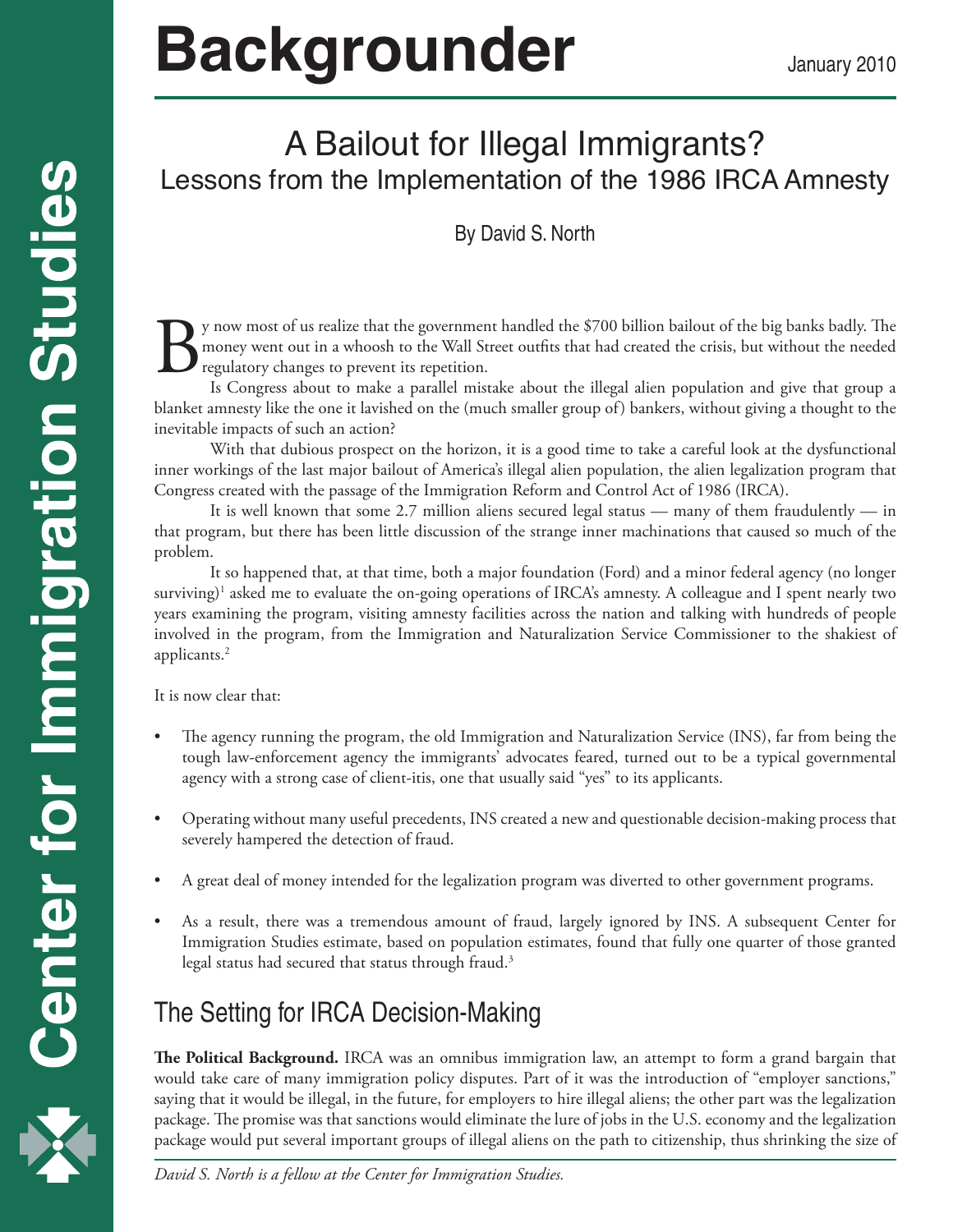both the current and future illegal populations. There were extensive hearings and much public discussion of the various issues.

The grand bargain was supported by President Reagan and his Attorney General, Ed Meese, as well as by the leaders of the GOP-controlled Senate and the leaders of the Democrat-controlled House. The chairman and ranking member of the Senate immigration subcommittee, Sens. Alan Simpson (R-Wyo.) and Ted Kennedy (D-Mass.), had devoted considerable time and energy to its drafting, as had the House subcommittee chairman, Rep. Romano Mazzoli (D-Ky.). House Judiciary Committee Chairman Peter Rodino (D-N.J.) was similarly supportive.

Meanwhile in separate, off-stage negotiations, three key young Democratic members of the House put together a compromise that satisfied representatives of both the (largely Hispanic) farm workers and the California growers. Working around a kitchen table in one of their bachelor apartments on Capital Hill, then-Rep. Leon Panetta (D-Calif.), who spoke for the growers, Rep. Howard Berman (D-Calif.), who spoke for the illegal farm workers, and the broker, then-Rep., now Sen., Charles Schumer (D-N.Y.) created a compromise provision for Special Agricultural Workers, or SAWs. The trio then convinced other members of Congress to accept their provisions for farm workers.4

In short, legalization came into being with a considerable head of steam. It was only later that it became apparent that no serious effort would be made to either enforce employer sanctions or to create a national ID card that would make it easy for employers to identify legal, as opposed to illegal, immigrants.

**IRCA's Terms**. The new statute (Public Law 99-603) was very complicated and was fully 100 pages long. It provided for four separate alien legalization programs, two of them quite narrow and never subject to much controversy,<sup>5</sup> and two much broader programs.

Section 245A of the newly-amended Immigration and Naturalization Act gave legal status to applying aliens who: a) applied between May 5, 1987, and May 4, 1988; b) had been in the country more or less continuously since January 1, 1982; c) who did not have serious criminal records; and d) who met some other stipulations. A total of 1,763,434 aliens applied under this provision.<sup>6</sup>

The other major activity, the SAW program, gave legal status to those aliens who had done seasonal farm work in the United States for at least 90 days in 1984, 1985, or 1986 and who applied between June 1, 1987, and November 30, 1988. This provision drew 1,277,041 applicants.7

Both the SAW and the pre-1982 programs created a new, and passing, legal status for those approved. They became legal Temporary Resident Aliens (TRAs), a step toward green card status. While they were in this category their access to government-funded programs was limited, and they could not use the status to bring more immigrants into the country; they were, however, in legal status and could cross the border through the ports of entry.

The whole program was tilted strongly toward making legalization much easier for the farm workers, thanks to the deal engineered by the three young House members, and by the strength of the growers' lobby. Not only did SAWs have to prove much shorter stays in the United States, they had a longer application period and the reward for eligibility was greater than for pre-1982 aliens. The SAWs, for example, unlike the pre-1982s, did not have to meet any English-speaking or civics requirements to secure a green card; they could, under some circumstances, apply from outside the country; and their transition from TRA status to green card status was automatic, as it was not for the pre-1982s.<sup>8</sup>

The paragraphs above touch only lightly on the extreme complexity of the program; there was, for instance, an ongoing controversy about a provision of the bill that required continuous residence for applicants except for "brief and casual" returns to the home country. The phrase was subject to continuing controversy, pressure from the immigration bar for a loose regulation, rounds of rule changes by INS, and more rounds of court decisions, with the result that the allowed periods of absence grew as the program progressed, and thus the number of eligible aliens continued to expand.

**Institutional Inclinations.** Another (and largely unrecognized) part of the IRCA setting was the inherent tendency of a governmental agency to be nice to its clientele. Schools and hospitals admit far more people than they turn away, for example. As we have noticed in the financial crisis, the SEC has not been unkind to brokers, nor has the Federal Reserve been beastly to the bankers. When I was in college, a political science professor used to single out the then-existing Interstate Commerce Commission for its very gentle regulation of its clients, the railroads. He called it "clientitis."

It was only natural — but rarely discussed that the INS would act in pretty much the same way in the legalization program. In retrospect, I must say that it certainly did, though I did not consider that a factor at the time.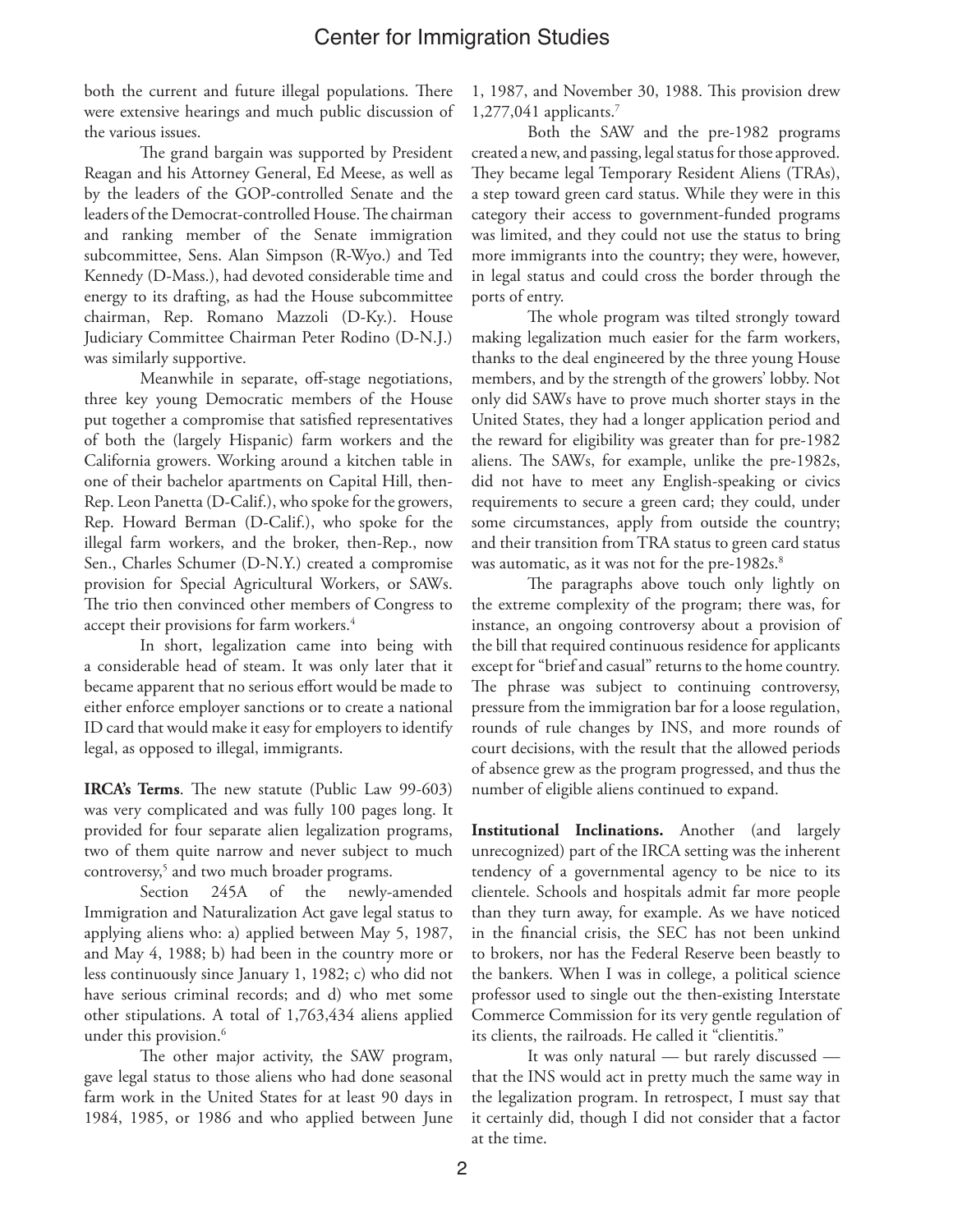Later in my work with immigration policy I remember a conversation with a former U.S. consul general in Manila; he made a strong point to me about how much more work is created for an individual consular official when he or she rejects a visa application, as opposed to approving one. There are reports to write, appeals to cope with, letters from local politicians criticizing the decision, and the like. But with an approval, except for the odd one that goes wrong, there is no further work. Institutionally, it works the same way.

**The Mood Inside INS as Amnesty Approached.** As I recall, and this is quite subjective, the mood within INS, which I knew pretty well at the time, was interesting.

On one hand the agency (largely a lawenforcement shop) had never run a massive short-term benefit program in the past; its executives wanted to tackle their new duties energetically, and their prime worry was that the eligible population might be frightened away by the long-standing law-enforcement image. On the other, the leadership knew that there would be fraud, but its detection did not appear to be a truly major concern as the program began.

There was a lot of enthusiasm for the program, at least initially, at the staff level. We kept running into people who had been, for instance, detention officers, who now were running local legalization programs and pleased as punch to be, perhaps briefly, wearing white hats.

**External Pressures All One Way**. Another element in the IRCA setting was the imbalance of forces playing on the program once it got underway. Neither the White House nor the Justice Department nor the Congress paid much attention to the program's operations, or its evolving regulations. The restrictionists were largely quiet,<sup>9</sup> but the pro-broad-immigration policy people were extremely active. There was extensive lobbying regarding the necessarily complex regulations at the national level, day-to-day pressure from like-minded organizations at the field office level, and a series of lawsuits, most of which were decided on a pro-immigrant-rights basis by the federal courts.

Given the rest of the IRCA setting, these pressures opened a long series of doors that permitted the legalization of many questionable applicants.<sup>10</sup>

## IRCA Decision-Making Operation

**The Structure.** As the leaders of INS designed the organizational structure for the forthcoming legalization program, they not only worried about the levels of participation by the resident illegals, they also bore in mind a pattern of INS decision-making that they did not want to continue.

The pattern was in the naturalization program, a decades-old responsibility of the agency.<sup>11</sup> Adjudicators in the district offices had made decisions on the applications, following interviews, without much Central Office (CO) review, and the approval rates (in the first half of 1985) ranged from 44.1 percent in the Harlingen Office (on the U.S.-Mexico border) to 88.4 percent for the much smaller volume in the Anchorage Office.<sup>12</sup> The CO wanted to obtain a much more consistent set of decisions in the new legalization program.

In addition, the CO sought more centralized control of the whole process, and wanted, thus, to diminish the independence of the 34 district directors, all veteran civil servants who had become used to running their own operations. INS had at the time a superstructure of four regional offices but the real power in the field lay with the district directors.

Further, there was a governmental precedent for handling millions of paper-based decisions each year, and that was within the Internal Revenue Service (IRS). Some key players in the CO visited several IRS processing facilities to see how they handled the annual flood of paper from the nation's taxpayers.

Finally, there was a precedent within INS for "remoting" some decision-making on fairly simple issues, such as the extension of a student visa.<sup>13</sup> The CO noticed that some of the district office adjudicators had much more work than they could handle while, simultaneously, there were times in the middle of the night at the border crossings when officers there had little to do. So some of the decisions that could be made on the basis of paperwork alone were shipped or "remoted" from the district offices to the ports of entry.

With all these considerations in mind, CO devised a brand-new decision-making structure for the brand-new program. In order to both decrease traffic in the existing district offices, and to create a series of legalization-only offices with no law-enforcement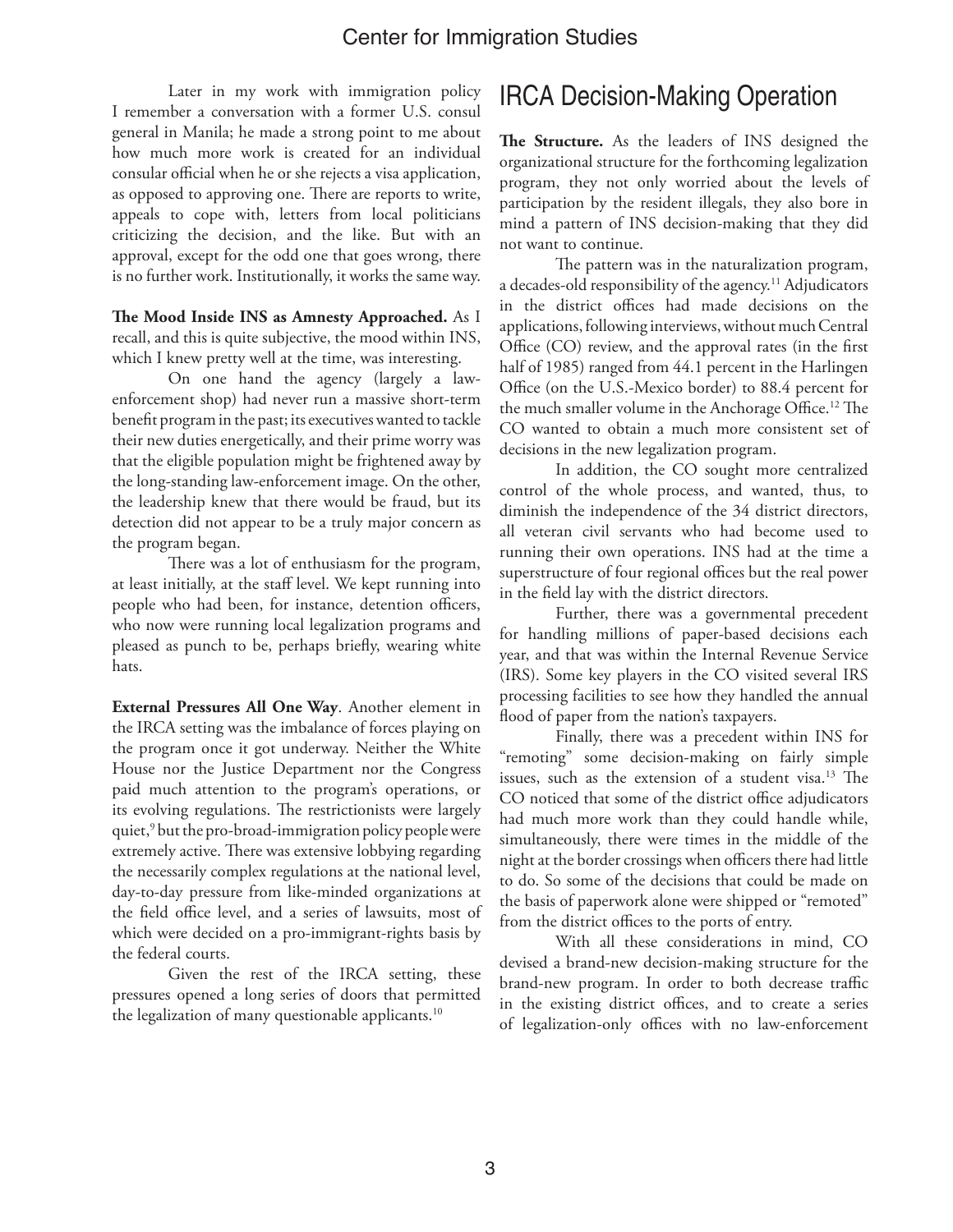overtones, the CO opened a string of 107 legalization offices. They were, organizationally, within the ambit of the district directors, but physically (and psychologically) they were separate. These offices were staffed with some current INS people, some INS retirees (often acting as supervisors), and many others, often with experience in other benefit-granting programs.

The front-line adjudicators, however, were mostly without immigration experience; they conducted the applicant interviews and then in 99-plus percent of the cases sent the paperwork to four regional processing facilities (RPFs) where the applications were to be further checked and final decisions were to be made. In fewer than 1 percent of the cases "statutory denials" were made at the local level and the applications rejected. These were the worst possible applications; in most, the applicant had filed some papers but did not, in fact, claim that he or she was eligible for the program.<sup>14</sup>

Unlike the interviews with naturalization applicants, where decisions were made on the spot, these legalization office interviews were totally nonconfrontational. In many cases the interviewer (unknown to the applicant) wrote on the form that the application should be denied and/or that fraud was suspected.

As a matter of fact, we found unpublished INS data showing 882,637 legalization-office-recommended denials on March 24, 1989, as well as more than 300,000 pending cases. By the time the program closed its books, there were only 351,745 non-grants of legal status (we assume that this concept and that of a case denial are the same or approximately the same).<sup>15</sup>

**Missed Opportunities to Detect Fraud.** There were many missed opportunities to detect fraud, particularly in the SAW program where applicants vowed that they had worked in agriculture for at least 90 days.

There was, for instance, a conscientious firstline interviewer who knew something about the rural life and who faced many SAW applicants who did not. She developed a loose-leaf notebook with no text. It consisted of pictures of, and dried leaves from, the kinds of crops that were grown in her area. If someone said that they had picked strawberries, she asked them to show her the strawberry plants in the book; if they could not properly identify them she recommended a denial.

I remember asking the Deputy Assistant Commissioner in charge of the SAW program why the CO had not instructed field offices to replicate what she had done, and he said, in effect, there was no political will for spending time and energy on such things when the courts were constantly ruling against INS.

Similarly, there was a gold mine of computerized information in the files of the California Department of Employment Security on wages paid to farm workers by growers; it related to the state's temporary disability insurance program. There was no effort made by INS to verify claims by California SAWs that they had worked for a specific employer by checking the state's tax records for that employer.

Susan Gonzalez Baker, in her highly useful book on the IRCA program,<sup>16</sup> describes a similar situation: an assertive SAW fraud-detection program that was developed by the Houston Legalization Office, but not adopted nationally. The Houston office had conducted intensive interviews with 2,000 SAW applicants and gave recommendations for approvals to no more than 300 of them.

**How to Handle Case-by-Case Decisions.** Let me digress for a moment. In the years since IRCA I had two other opportunities to examine, in some detail, how government agencies engage in case-by-case decisionmaking, and how they deliver the decisions to the person or persons involved.

In the mid 1990s I was asked by INS to conduct a study of the asylum decision-making process, for the internal use of that agency. Asylum seekers have much in common with legalization applicants — both are (usually) in this country illegally, and both want legal status. In the case of the asylum seekers they might qualify for refugee status were they in their home country, or nearby, but the seekers had managed to make their way to the United States.

INS, much as it did with IRCA legalization, had set up a string of separate offices to handle such claims, apart from the usual field office system. INS had established a separate career ladder for staff serving as asylum decision-makers. (This was the case then; I do not know how this is done now.)

The asylum seeker was, after some preliminaries, interviewed by an asylum officer. The officer asked a bank of questions and the interview was concluded. The officer later reviewed what was learned in the interview, checked out the conditions in the country of origin, made a recommendation, and passed it on to a supervisor, who usually accepted the recommendation. Once all that was done the seeker was called back into the office and was told the status of the case by someone other than the interviewing officer.

The asylum decision-maker, much like the firstline legalization interviewer, did not have to tell the alien face-to-face what the government's decision was.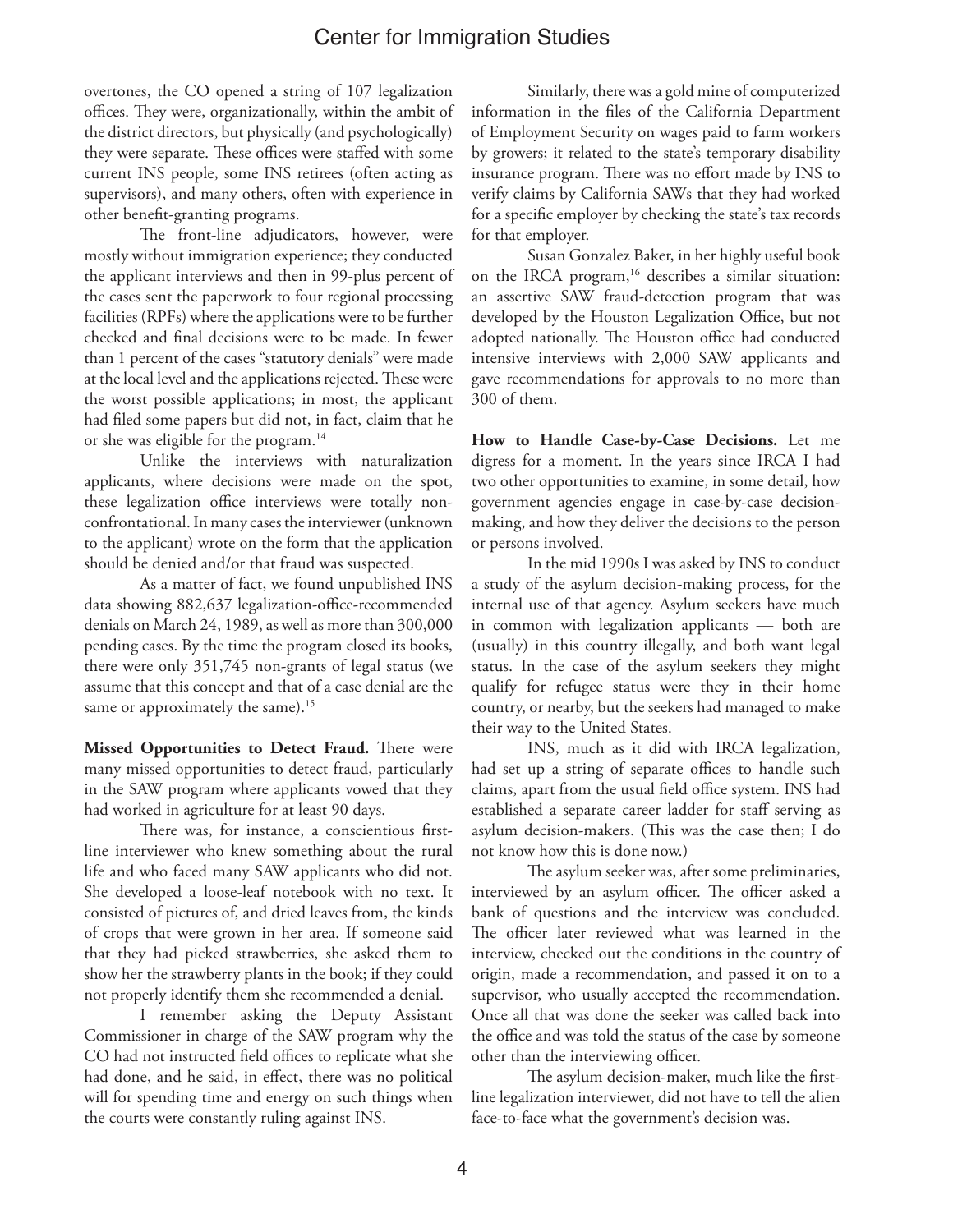About the same time, I was appointed by the governing body in Arlington County, Va., to be chair of the local board of tax appeals.<sup>17</sup> I served for over 10 years. There were five of us on the board and we handled real estate assessment appeals from home owners and owners of commercial properties. It was a part-time activity involving some 100-150 appeals a year, from owners of modest (\$250,000) houses to those who owned or represented corporations with \$100 million structures.

We held a hearing on each appeal, discussed what we had heard, and made a decision with the appellant in front of us. Usually we dismissed the appeal; sometimes we voted a reduction, but rarely as much as the appellant wanted. Although it was in the grand Wilsonian tradition — open covenants, openly arrived at — the five of us often faced some pretty hostile reactions, more likely from individual homeowners than from the professionals speaking for corporate interests.

From time to time I reached out to other Virginia boards of tax appeals to see how they handled their programs. (There was then no organized communication among the tax appeal boards.) Many of them had decided, for understandable reasons, to listen to the arguments at public sessions and then retreat into private sessions to make the decisions, which were then transmitted by letter.

All of these systems — those of IRCA legalization, the INS asylum program, and the non-Arlingtonian tax appeals boards — take a non-confrontational approach to delivering decisions to the appellants; it is likely that DHS will take a similar approach if another legalization program is mandated.

That would be a mistake. While the IRCA approach provides a more pleasant atmosphere for the front-line staff, it comes at a considerable public cost there is be no opportunity to "break" a bad case during the applicant's first contact with the system. In this way a large number of inappropriate claims can be eliminated from the system at the very start of the process. (Baker's report about the Houston office task force, noted above, makes a similar point.)<sup>18</sup>

What is needed is the revival of part of the process that was not used (or was seriously downplayed) during IRCA, which is the penalty-free withdrawal of an application during the initial interview. Many weak claims to naturalization, similarly, were allowed to be withdrawn during the old naturalization processing these were far more numerous than the formal denials of a claim, as I discovered in the previously mentioned Ford Foundation-supported study.<sup>19</sup>

If there is another legalization program, which I do not advocate, the following scenario should have a chance to play out. If the applicant seems to have a weak or apparently fraudulent application, the interviewer would then tell the applicant that this was the case, and give the applicant two choices: either proceed with the application, and possibly run into trouble if it is rejected, or withdraw it.

If the latter occurs the applicant is told that his or her name and address will *not* be forwarded to the enforcement people and the fee will be refunded (or perhaps not collected in the first place). The Department of Homeland Security would, however, retain a onepage cover sheet (with a photo and a thumbprint) as a record of the application's withdrawal. All applications filed would then be matched against the file of those that had been previously withdrawn.

The applicants in the IRCA legalization program never encountered such a situation with the result that, as we will show shortly, a large number of what must have been fraudulent applications were approved.

**Another Model — Social Security's Disability Retirement Decisions.** There is another government decision-making system that handles millions of benefit decisions each year on a paper-only basis: the Social Security Administration's (SSA) disability determinations process. A favorable decision gives the disabled worker a retirement-like pension years before the normal retirement age. Each favorable decision is thus both valuable to the worker and expensive to the government.

In fact, the average value of a favorable decision in 2007 was \$209,875, an average benefit of \$12,642 a year to beneficiaries whose average age was 48.4 years. There were 818,500 such favorable decisions in 2007.<sup>20</sup>

The disability determinations are based on applications and medical records sent to a central location in each state and territory; the decisions are not based on interviews. The system is not without its critics, who have long thought it both too slow in responding to applications and not generous enough.21 It is a system, however, unlike IRCA, that in most years says "no" to more than 60 percent of its applicants, and says "yes" to less than 40 percent of them.

Perhaps the difference between the high rate of rejections in the disability system, and the remarkably low rate of rejections in the IRCA legalization — 12 percent — relates partially to the perceived costs of the two different decisions.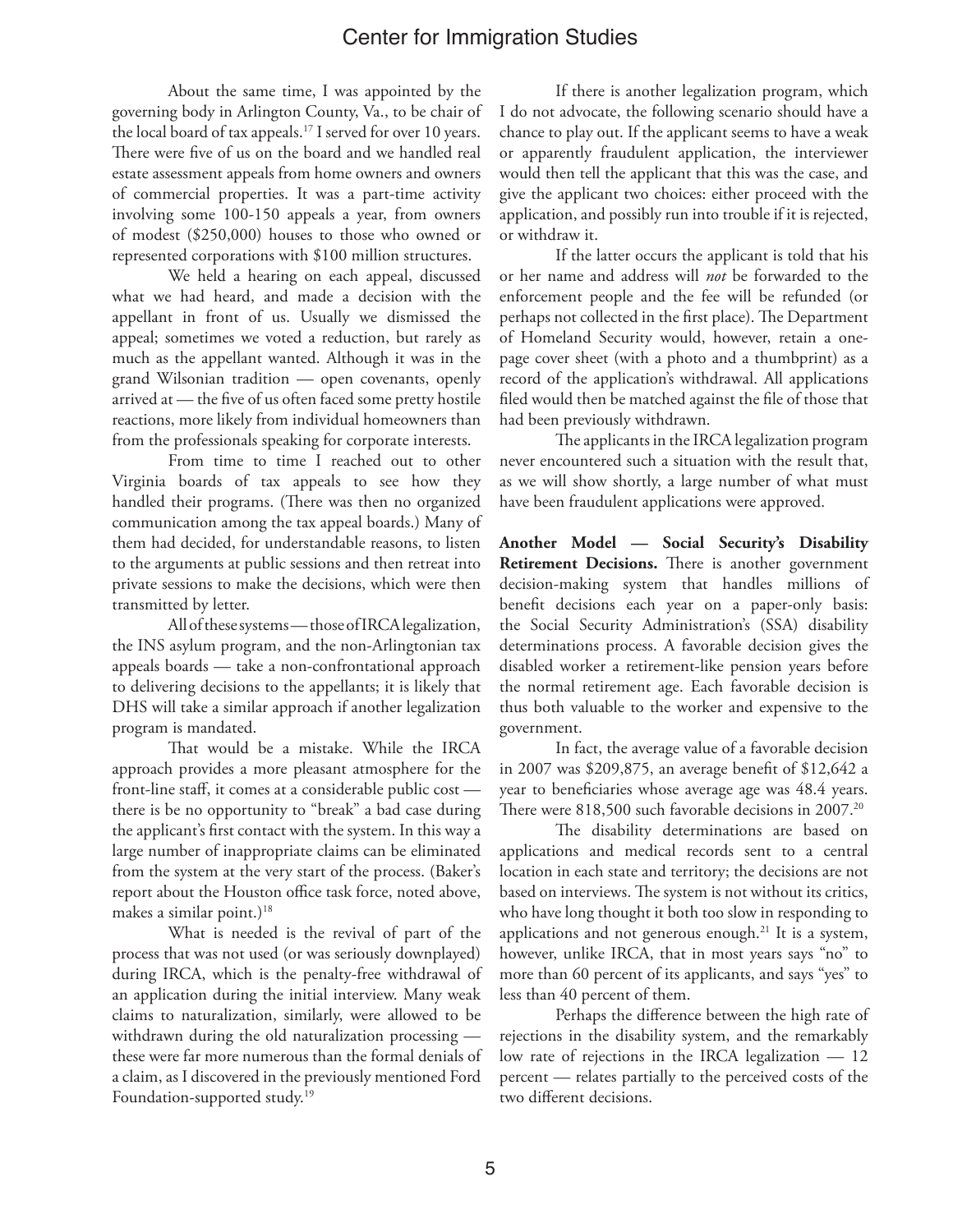While both programs have strict legal definitions of eligibility and these are important in both settings, in SSA the management and staff are aware of both the benefits to the individual *and* the costs to society. I have a feeling that there was no particular sense in INS that a grant of legal status in the IRCA program represented any cost to society.

**Funding**. In addition to an overall environment that tilted toward grants of legal status, and away from fraud detection, there was the matter of funding.<sup>22</sup>

Congress had decided that the costs of the legalization program were to be borne by the applicants; the successful ones, after all, would receive a major, lifelong benefit. INS decided before the program started that the basic fee would be \$185 per application.

The fees collected in the pre-1982 program and the expenses of that program, roughly \$400 million, were in approximate balance with other. But there was no similar balance in the SAW program, where fully three-quarters of the \$240 million collected in that program — all from the applicants — was diverted to other government programs.

One nicely documented example of such a transfer was reported by *Interpreter Releases*, the immigration bar's scholarly trade paper. An assistant INS commissioner announced that \$50 million in what he termed excess SAW fees were going to be used to buy INS a whole new generation of computers.<sup>23</sup> When I reported, during the Ford-supported research, that this money could have been, and should have been, used to identify fraudulent SAW applicants, that assistant commissioner (who will remain nameless) literally screamed at me; I had apparently touched a raw nerve.

In short, one of the reasons why there was so much fraud in the SAW program was because INS

| Table 1. Most IRCA Legalization Applicants<br><b>Granted Green Card Status</b> |                        |                           |                               |  |
|--------------------------------------------------------------------------------|------------------------|---------------------------|-------------------------------|--|
|                                                                                | Applied                | Percent<br><b>Granted</b> | <b>Percent Not</b><br>Granted |  |
| Pre-1982<br><b>SAWs</b>                                                        | 1,763,434<br>1,277,041 | $90\%$<br>86 %            | $10\%$<br>$14\%$              |  |
| Total                                                                          | 3,040,475              | 88 %                      | 12 %                          |  |

**Source:** INS data as of August 1992; both tables are based on the paper "IRCA Legalization Effects: Lawful Permanent Residence and Naturalization through 2001," by Nancy Rytina, Office of Policy and Planning, INS, October 25, 2002, Exhibit 1.

siphoned off \$180 million or so away from fraud detection.

## Immediate Results

**Many Legalizations.** The principal, immediate result of the IRCA legalization program was the addition of nearly 2.7 million to the population of those legally present in the United States, as Table 1 indicates. About 1.6 million of these came through the pre-1982 program and the balance, 1.1 million, were from the SAW program. There were also a few thousand who had benefitted from the two minor legalization programs, those for long-term illegals and for some of the Cuban-Haitian entrants.

A couple of years after the end of the filing period, INS funded a survey of those who had been legalized through the pre-1982 part of the program. The contractor, Westat, had some troubles reaching the population of interest — and would have had even more trouble had the SAWs been included — but it managed to reach a pretty good sample of  $6,193$  of them.<sup>24</sup> Only beneficiaries over the age of 18 were interviewed.

The study showed that the population was primarily from Mexico (70 percent), a percentage that would be considerably higher if the SAWs were included. The pre-1982 beneficiaries were 58 percent male, had about seven years of education on average, and twothirds were residents of the border states. California was the residence of 55 percent of them, and Texas 18 percent. Illinois and New York each had 7 percent of the population.

Though the study did not use these words, the population surveyed was mostly at the bottom of the U.S. labor market; 34 percent were laborers, 30 percent were in the service industries, and, oddly, 7 percent were doing farm work at the time of the survey. (Why anyone with farm credentials would have used this program, rather than the SAW program, was not explained.)

The study did note that, "The distribution of workers by occupation and industry was dramatically different for the legalized population than it was for other Americans. The percentage of legalized aliens in white-collar jobs (15 percent) was less than one-third that for the general population...." 25

**Much Inaction on Much Fraud.** The striking thing about Table 1 to one who has been in close touch with the program is the rejection rate for the two subpopulations, 10 percent of the pre-1982 applicants were rejected, but only 14 percent of the SAW applicants did not get green cards.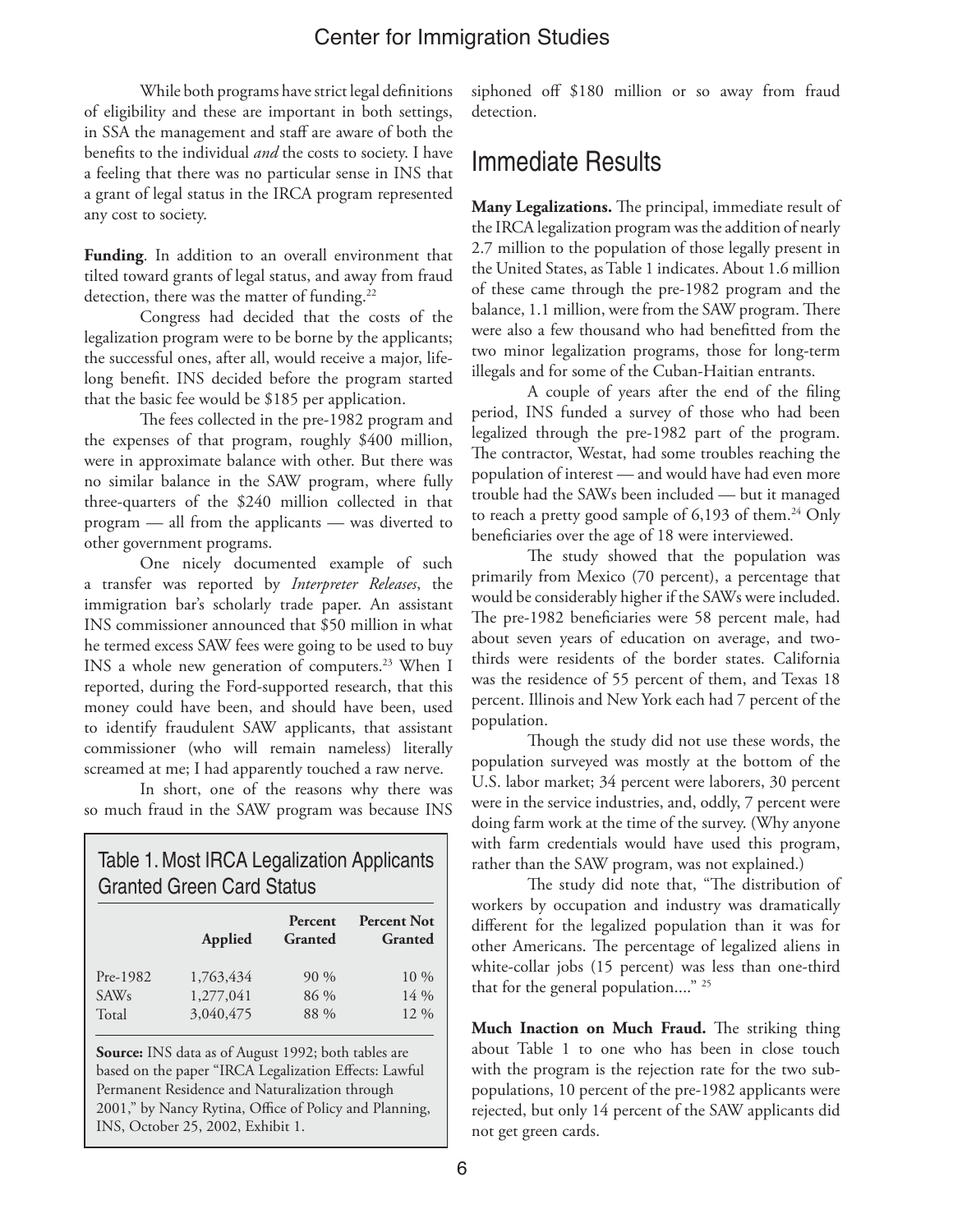Everyone who had any knowledge of the legalization program at the time sensed that there was some fraud in the pre-1982 program, and a great deal of it in the SAW program. We were provided unpublished data from the regional processing facilities in April 1989 that showed the recommended denials (at the legalization office level) were eight times as numerous within the smaller SAW program than they were within the larger pre-1982 program.<sup>26</sup>

The low rate of SAW rejections is jarring whether one looks at the internal dynamics of the program or at population figures or at the mountains of anecdotal evidence.

As to the program dynamics, bear in mind not only that the time in the United States to be claimed, and hopefully documented, was much less in SAW than in the other program, and that the rewards were marginally better in the SAW program, but there was also a period of nearly seven months between the close of the pre-1982 program and the close of the SAW program. Whatever your eligibility, the *only* program you could apply to during these months was that for SAWs. These factors, one would suppose, would tend to facilitate more fraud in the SAW program than in the other.

Regarding the analysis of the SAW applicant population vs. other data on the size of the farm worker population, one needs only to look at California, a state that keeps better records on agricultural labor than most. The likely incidence of fraud among California SAW applicants is significant because about 55 percent of the nation's SAW applicants were from that state.<sup>27</sup>

As we noted in our Ford report,<sup>28</sup> and as many others did as well,<sup>29</sup> the number of SAW applicants in California (699,100) was at least twice as high as any other governmental measure of the *total* farm labor force in that state — even assuming, as one should not, that every bit of farm labor in the state was performed by SAW applicants and that legally resident persons did not pick a single tomato nor cut a single lemon. This statistic would suggest that at least half of the California SAW applications were fraudulent.

Center for Immigration Studies Director of Research Steven Camarota, in a *Backgrounder* about the proposed Hagel-Martinez Amnesty of 2006, estimated that fully 700,000 of the 1.1 million SAW applicants were fraudulent.<sup>30</sup>

The anecdotal evidence of the extent of fraud was monumental, as we reported to Ford<sup>31</sup> and as Baker reported to the Urban Institute.<sup>32</sup>

Without belaboring the point, perhaps this piece of our study<sup>33</sup> would be helpful:

*We were finishing an interview with a Hispanic woman who managed a small QDE agency that specialized in farm workers, when the following exchange took place:*

*Question: "In your work with this agency have you ever encountered any applicants who you thought might not be eligible?"*

*Reply: "Most of the applicants I have seen in the last six months probably are not eligible for the program."*

*Question: "What gives you the first clue?"*

*Reply: "Well, there's the whiteout on the applications...."*

QDEs were "qualified designated entities" (another lovely use of the language), community organizations funded by INS to help applicants apply for the legalization program. Ethnic organizations in the Southwest and local units of the various refugeeserving agencies often secured the (rather modest) QDE funding.

**A Muffed Public Health Opportunity**. There are public health interventions at some set points in people's lives, such as the requirement of vaccinations for all entering students by many public schools. Similarly, ever since the days of Ellis Island (which turned away immigrants with what were thought to be dangerous diseases) there have been public health aspects of the immigration process.

During IRCA's legalization there was a required, once-over-lightly medical interview and blood test for, among other things, AIDS. I had suggested in testimony before the Senate immigration subcommittee that those seeking legalization should also be required to have the same set of vaccinations demanded of school children. This was watered down to a requirement that the medical interview should include questions on vaccinations.

In the years since, the Public Health Service has strengthened its hand and arriving immigrants are now required to have vaccinations.

So while some IRCA legalization applicants learned that they had TB or AIDS — a benefit to them and to the wider public — an opportunity to give vaccinations to three million people — people with minimal health care opportunities — was lost.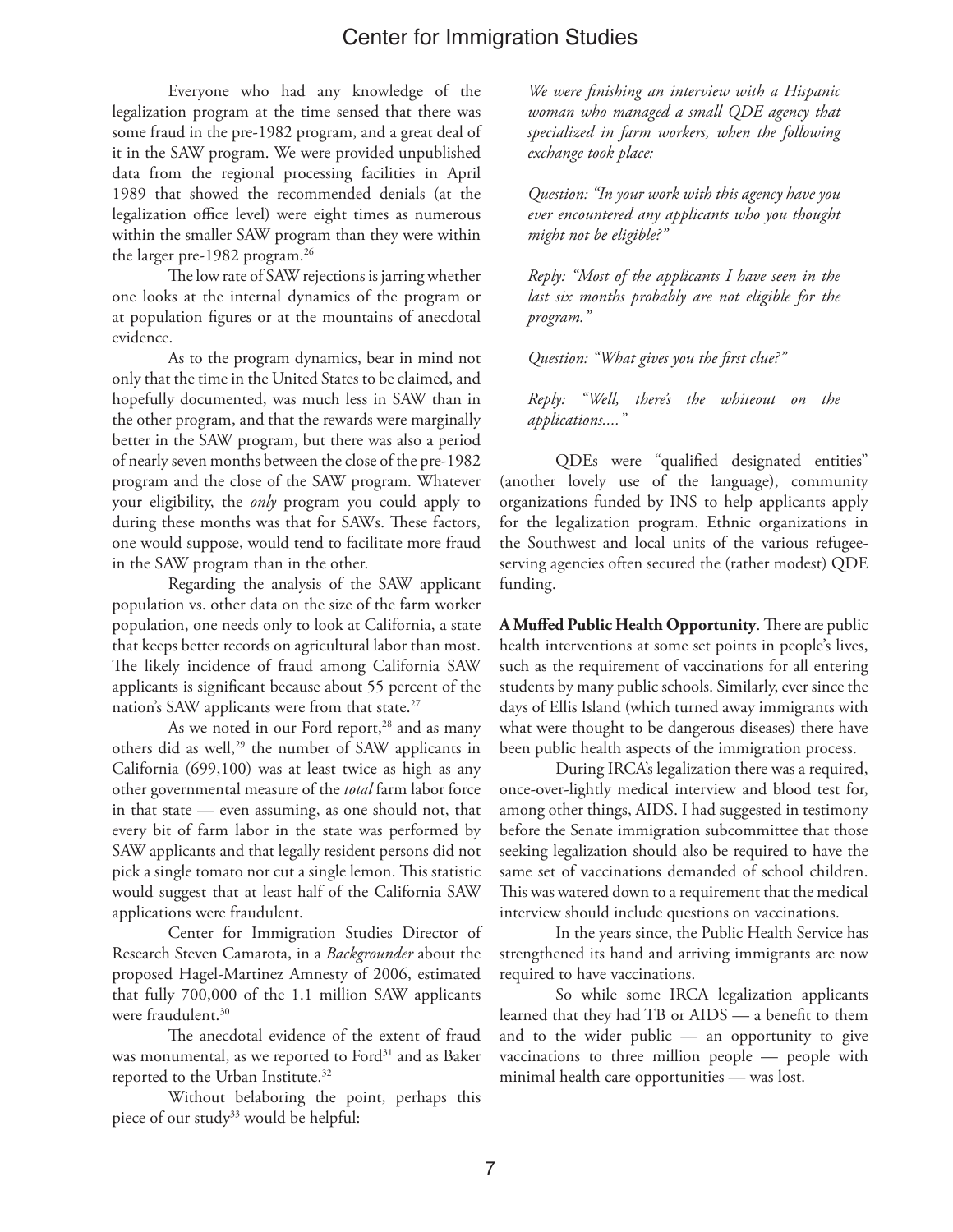## Longer-Term Results

**The Big Picture.** As with the bailout of the bankers, where a small minority secured major benefits at the expense of the rest of us, the benefits from the legalization program are largely private, while the long-term costs are borne by the larger society.

The big picture is distorted by the contrasting visualization of the benefits and the costs. On one hand, the illegal alien who becomes a legal one has made a large, highly visible step forward. That is a black-andwhite situation, while the financial costs to, and the demographic impacts on, the rest of us are much harder to appreciate. (Few people who are not near immigration policy understand, for instance, that the newly legalized, particularly after they become citizens, obtain the legal right to bring still more migrants to the United States — our family preference system guarantees that. Fewer still understand the impact on the environment of a fastgrowing population.)

We cannot, in this paper, do more than touch on the long-term fiscal and demographic impacts on society as a whole of the changed legal status of these 2.7 million people.

**Minor Labor Market Advances.** Another factor clouding the cost-benefits analyses of the results of the IRCA legalization program are the writings of statisticsshaping optimists, presumably good people who may not know that their cheerful outlook colors their findings.

For example, one analysis of a second-round of Westat-conducted, INS-funded polling of the pre-1982 beneficiaries 10 years later (in 1992) had this to say:<sup>34</sup>

*A series of analyses based on this sample of unauthorized immigrants revealed a high level* 

Table 2. Legalized Less Likely to Naturalize than Other Immigrants

| Category                                                     | Rate        |
|--------------------------------------------------------------|-------------|
| Non-IRCA Legal Immigrants<br><b>IRCA Amnesty Recipients</b>  | 56 %        |
| Pre-1982 Legalized Aliens<br>SAW <sub>s</sub> (Farm Workers) | 40%<br>23 % |
|                                                              |             |

**Source:** INS data as of August 1992. The percentage naturalized is for those who arrived in the United States, either legally or illegally, in 1979-1982.

*of labor force participation with a pattern of moderate upward occupational mobility over time.*

Well, yes, but most American adults work and most of us had better jobs at 35 than we did 10 years earlier. And then there was this comment:

*By 1992, over 45 percent of men and 27 percent of women had attained occupational status better than the bottom third of all persons in the labor market.*

It sounds good until you do the math. For simplicity's sake let's assume that there were as many women as men in the sample. Then let's add 45 percent to 27 percent and divide by half, giving us 36 percent — that's the group that is above the bottom third. Now let's subtract 36 percent from 100 percent and we have 64 percent who are, by definition, in the bottom third. So 10 years after they arrived this sample of the legalized population is still about *twice* as likely to be in the bottom third of the labor market as Americans generally.

We should not be surprised, even though they are here legally, now, because statistics show that, on average, they are a lightly-educated work force with limited to very limited English. And were the SAWs to be included in the survey, the results would have been even more dismal.

While the legal benefits of regularized status can, appropriately, be contrasted as black and white, the labor market differences, 10 years later, appear to be a comparison between very, very dark gray and very dark gray — but some commentators do not have gray on their palettes.

**Below-Average Interest in Citizenship.** Speaking of gray, that is a good color for depicting the naturalization rates of the newly legalized.

While I have not seen any governmental analysis — it may exist — of the extent to which the IRCA legalization beneficiaries have made use of their new status to secure immigration-expanding visas for their relatives, INS, before it was consumed by the DHS, did provide useful information on another topic, naturalization.

In a study of aliens who arrived in the United States in the years 1979-1982, legally or illegally, INS checked on the differential patterns among three groups for subsequently securing citizenship — the normal flow of legal immigrants, the recipients of the pre-1982 amnesty, and the SAWs. I am assuming that all had an equal legal right to take the citizenship tests, but, as Table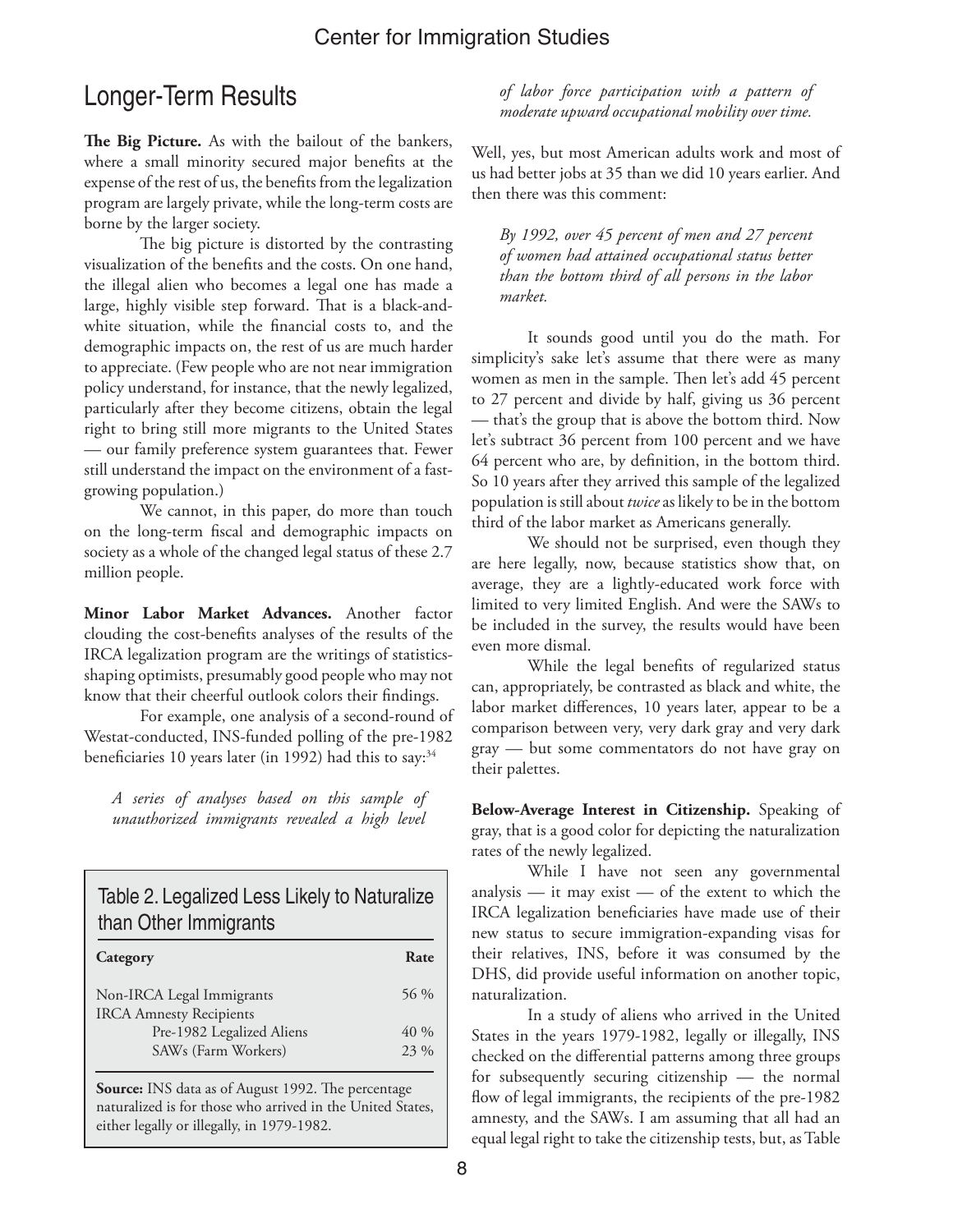2 shows, the non-IRCAs were more likely to do so than the people going through the legalization program. And within the IRCA program, the pre-1982s were almost twice as likely to go through the process as the SAWs.

One might argue that since Mexican nationals have historically lower naturalization rates than other immigrants, the large numbers of them in the IRCA legalization program must have had an impact on the naturalization rates. But, as the author of that study, Nancy Rytina, shows in one of her tables, even within the category of Mexican immigrants three of the four subsets of the newly-legalized were less likely to naturalize than the non-IRCA immigrants from Mexico. The one exception was what must be a very small population of illegal aliens who had violated their visas, rather than crossing the border by night. Most illegal aliens from Mexico are not visa abusers. Two groups of Mexican national SAWs rounded out her analysis; both had naturalization rates of about half that of the others, 17 percent and 18 percent.<sup>35</sup>

## Recommendations

- 1. The United States should *not* have another legalization program. We have proved that amnesties simply beget more illegals, and they, in turn, beget new and more vigorous pleas for another amnesty. We know, or should know, that more people with limited skills and limited rights in the labor market can only lead to still greater discrepancies between the rich and the poor. Further, as a nation, we seem to be incapable of creating an adequate infrastructure for those who are already living here — why strain it further?
- 2. If there is to be a legalization program, there should be no special program for farm workers. If there were to be one, it would certainly be designed to maximize the numbers of approved applications and to minimize fraud control.
- 3. If there is to be a general amnesty, it should be narrow in scope, and it should come with a decision-making system focused on permitting legalization only for

those who meet the qualifications. It should put heavy emphasis on the initial interview, and make sure that the burden of proof is on the applicant throughout the process, as it was not during part of the SAW program. Similarly, there should be a readily available opportunity for shaky applicants to withdraw and to get their money back if fees again fund the program.

- 4. The funding of such a program should be arranged to fully support fraud detection, not only using all the fees collected for that program, but tax funds as well, if need be. There never should be a financial incentive to the managing agency to tolerate fraud, as there was in the SAW program.
- 5. Within the U.S. bankruptcy court system, a Justice Department entity, there is an institutional arrangement that might be copied if Congress makes the mistake of creating another legalization program. It is based on the premise that the narrow resolution of competing private interests (creditor vs. debtor) does not always serve the public interest. Separate from the bankruptcy courts there is the Office of the U.S. Trustee, another Justice Department entity. It plays a continuing role as friend of the court, observes what is happening, and when the public interest appears to be neglected, it intervenes with recommendations to individual judges in individual cases.

It would be helpful if a disinterested, well-funded, public body could play the same role should there be a legalization program, intervening on behalf of public policy considerations when the decision-making system focuses almost solely, as it did during IRCA, on the claimed individual rights of applicants.

6. Further, the statute setting up any legalization program should make it clear that public-interest bodies, just as individual aliens, have a legal standing to argue their point of view. I think IRCA was silent on this point.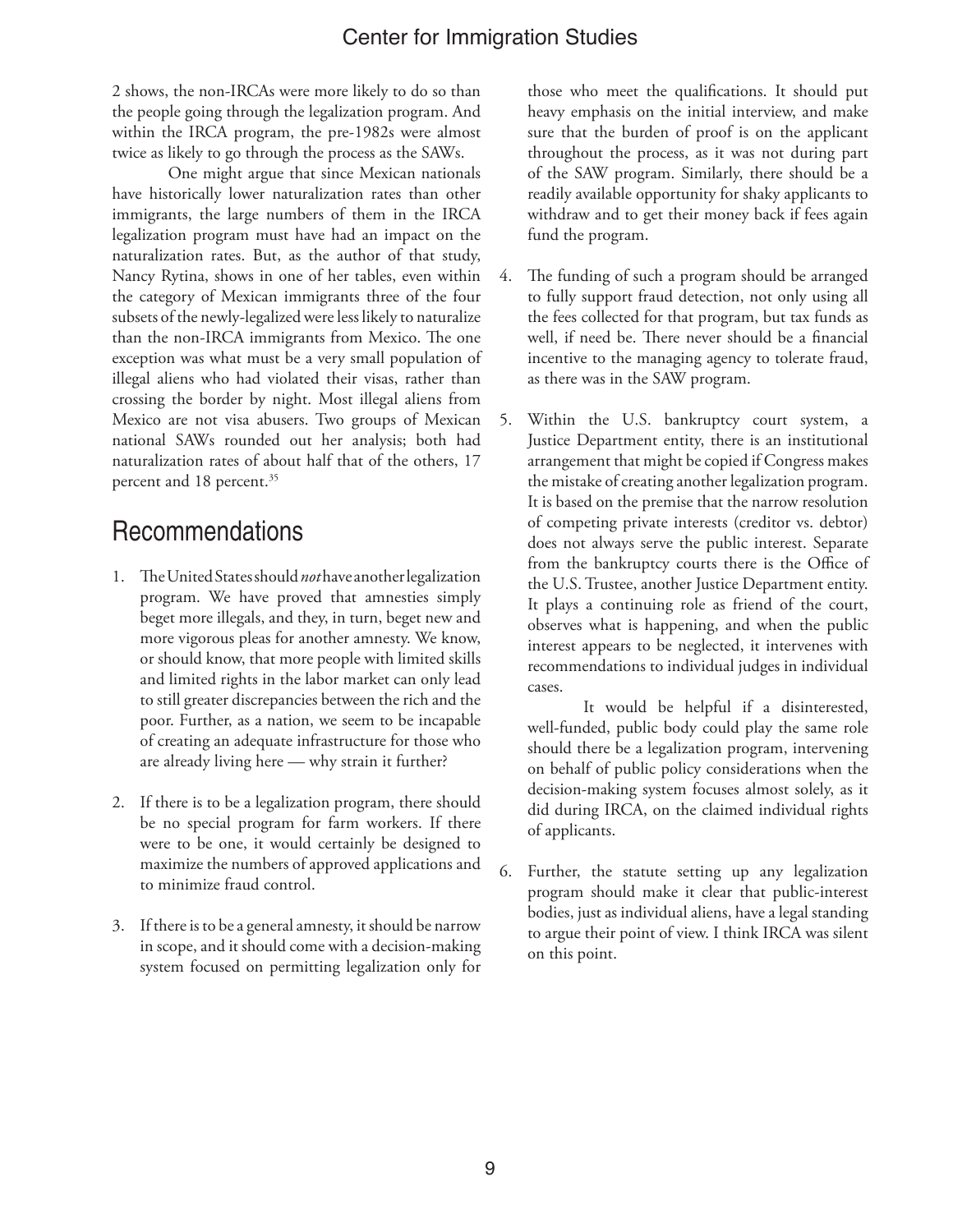## End Notes

<sup>1</sup> The late Administrative Conference of the United States, a small, Executive Branch agency that focused its attention on administrative decision-making within the federal government.

2 We wrote two reports for Ford: David S. North and Anna Mary Portz, *Through the Maze: An Interim Report on the Alien Legalization Program*, TransCentury Development Associates, Washington, DC, March 1988 (hereafter cited as N-P, *Maze*); and North and Portz, *The U.S. Alien Legalization Program*, TransCentury, Development Associates, Washington, DC, June 1989 (hereafter N-P, *Legalization*); for the Administrative Conference, we wrote North and Portz, *Decision Factories: The Role of the Regional Processing Facilities in the Alien Legalization Program*, Administrative Conference of the United States, March 1989. Ms. Portz, an honored colleague at the time, was not involved in the writing of this *Backgrounder* and would not necessarily agree with some of this text.

3 Steven A. Camarota "Amnesty Under Hagel-Martinez: An Estimate of How Many Will Legalize If S. 2611 Becomes Law," Center for Immigration Studies, June 2006, http://www.cis.org/Hagel-Martinez-S2611-Amnesty.

4 See, for instance, David North, "The Who's Who of Immigration Policy Making," Center for Immigration Studies, September 2009, http://www.cis.org/north/ whoswho1.

<sup>5</sup> Neither of these lesser programs drew more than a few thousand applicants and neither needs much discussion. One gave legal status to really long-term illegals, those in the nation who could document their presence since January 1, 1972; this was the Registry program. The other gave permanent resident alien status to some narrowly defined Cuban-Haitian entrants (who had previously had a tentative legal status, and who were known to INS — making it an easy little program to administer).

6 Nancy Rytina, "IRCA Legalization Effects: Lawful Permanent Residence and Naturalization through 2001," Office of Policy and Planning, Statistics Division, INS, October 2002, Exhibit 1.

8 Susan Gonzalez Baker, *The Cautious Welcome: The Legalization Programs of the Immigration Reform and Control Act*, The RAND Corporation and The Urban Institute, 1990, pp. 90-93; also N-P *Maze*, *op. cit.*, p. 37.

9 The Federation of Americans for Immigration Reform (FAIR) filed a lawsuit seeking to make a provision of the SAW program more restrictive by narrowing the list of crops that created SAW qualifications, and was told by the judge that it had no standing in the matter. In contrast, individual aliens seeking to broaden eligibility were judged routinely to have standing for their suits. The decision against FAIR (*Northwest Forest Workers v. Lyng*, 688 F.Supp. 1 (D.D.C. 1988)) discouraged the restrictionists from further court filings, I was told by a FAIR lawyer at the time. Also, see Baker *op. cit.*, p. 93.

10 Baker *op. cit.*, pp. 92-93; and N-P *op. cit.*, pp. 61-66.

<sup>11</sup> As it happens, the Ford Foundation had funded a study of mine on the decision-making process in this program in 1985; see David S. North, *The Long Gray Welcome: A Study of the American Naturalization Program*, NALEO Education Fund, 1985. NALEO stands for the National Association of Latino Elected and Appointed Officials, which was partially funded by Ford at that time.

12 *Ibid.*, p. 39.

<sup>13</sup> What the bureaucracy does to the language is often distressing. In this case the adjective "remote" was transformed into the transitive verb "to remote."

14 Baker, *op. cit.*, pp. 95-98.

15 For the 1989 data see N-P, *Legalization, op. cit.*, Exhibit 5; the close of the program data is calculated from Rytina, *op. cit.*, Exhibit 1.

16 Baker, *op. cit.*, pp. 141-145.

<sup>17</sup> The awkward formal title for these entities is the Board of Equalization of Real Estate Assessments.

18 Baker, *op. cit.*, pp. 141-145.

7 *Ibid.*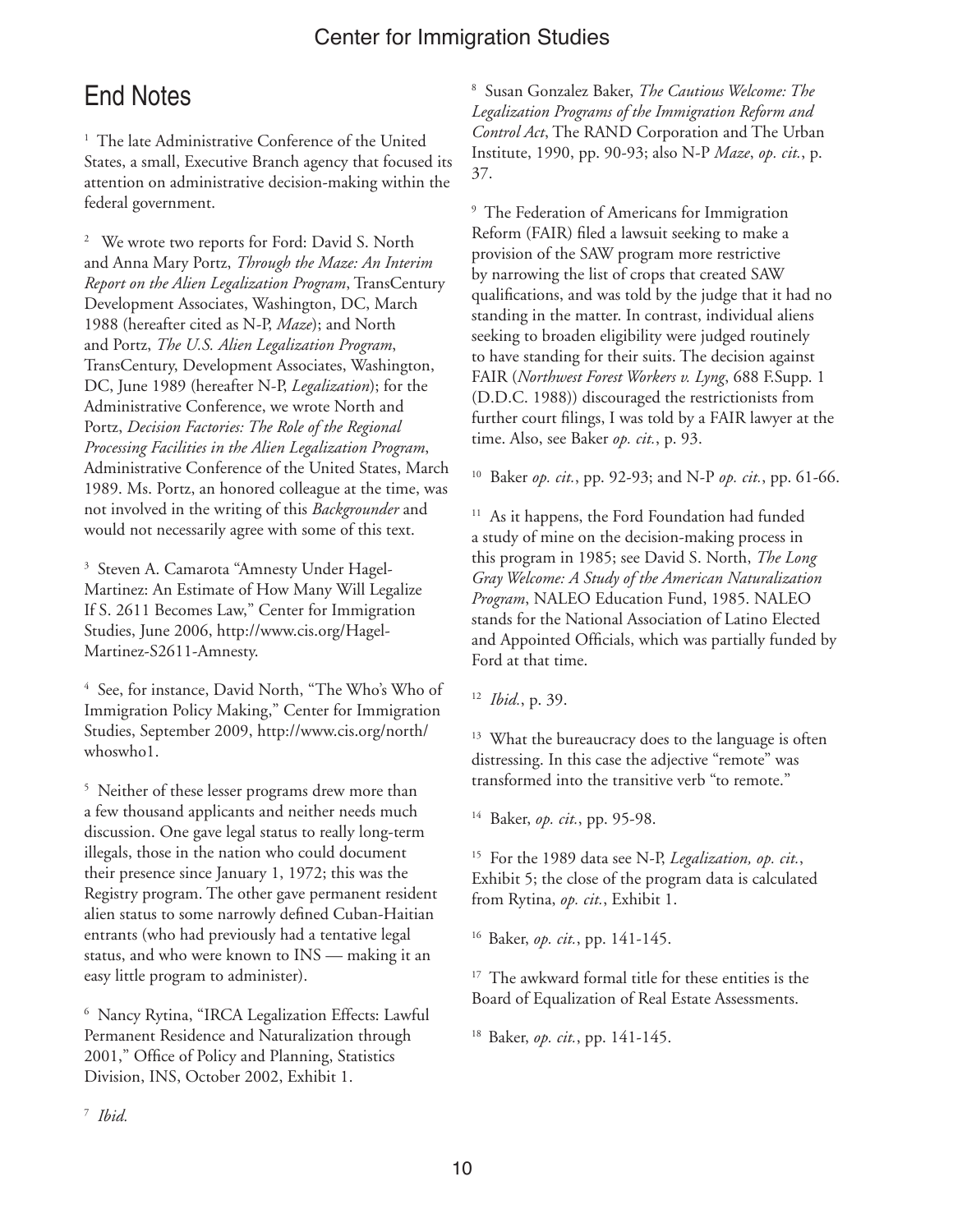<sup>19</sup> In the first half of FY 1985, these were the dispositions of the naturalization applications nationwide: approvals 71.8 percent, denials 2.8 percent, and non-approvals 25.3 percent. North, *Long Gray Welcome, op. cit.*, Exhibit 13.

20 These data were calculated from SSA's *Annual Statistical Supplement, 2008*, pp. 6.21-6.24, http:// www.ssa.gov/policy/docs/statcomps/supplement/2008/ supplement08.pdf.

21 See, for instance Martha Derthick, *Agency Under Stress: The Social Security Administration in American Government,* The Brookings Institution, 1990.

22 For more on this see N-P, *Legalization, op. cit.*, pp. 89-96.

23 "INS Advises on SAW Fraud," *Interpreter Releases*, vol. 65, no. 37, September 28, 1988, p. 983.

<sup>24</sup> U.S. Department of Justice, Immigration and Naturalization Service, *Immigration Reform and Control Act: Report on the Legalized Alien Population*, John A. Bjerke, Project Director, March 1992. I was a consultant to Westat on the project, but neither designed it nor wrote the final report.

25 *Ibid.*, p. xi.

26 N-P, *Legalization, op. cit.*, p. 80.

 $27$  The 55 percent figure is calculated from INS data shown in Baker, *op. cit.*, p. 165.

28 N-P, Legalization, *op. cit.*, pp. 83-87.

29 Philip Martin, one of the leading experts on farm labor in California, and a professor at the University of California at Davis, said the SAW program was "rife with fraud," in "SAWs, RAWs and California's Labor Market," UC Davis, August 1988, http://www. numbersusa.com/hottopic/SAWAgjobs.pdf. (The RAWs, or Replacement Agriculture Workers program, though specified in IRCA, never came to pass because the SAW program produced such large numbers of legalized farm workers. RAW was a stand-by program to augment the farm labor force in case a "shortage" occurred, and was added to IRCA in deference to the powerful growers' lobby. A government agency decided that, for the purpose of IRCA, no such shortage existed.)

30 Camarota, *op. cit.*, p. 2.

31 N-P, *Legalization, op. cit.*, pp. 78-87.

32 Baker, *op. cit.*, pp. 138-145.

33 N-P, *Legalization, op. cit.*, pp 82-83.

34 Mary G. Powers, et al., "IRCA: Lessons of the Last U.S. Legalization Program", Migration Policy Institute, July 2004, http://www.migrationinformation.org/ Usfocus/display.cfm?ID=233.

35 Rytina, *op. cit.*, Exhibit 4b. A needless complication within the SAW program established a sub-program for those workers with 270 days of farm work, as opposed to the subprogram for the much more numerous group that claimed 90 days.